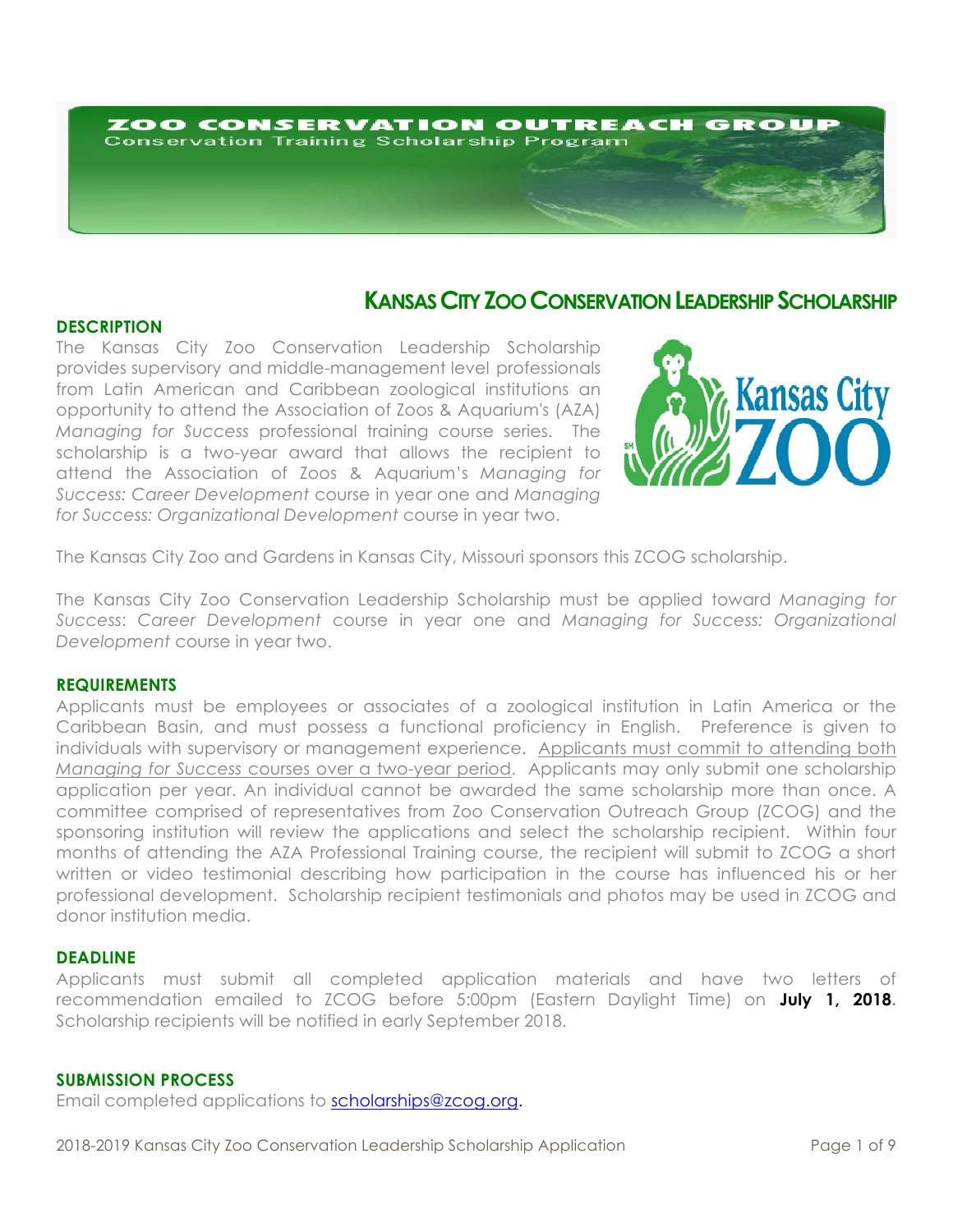# **APPLICATION INSTRUCTIONS**

# **Applications must be written and submitted in English.**

Applications submitted in any language other than English will be disqualified from consideration.

Please use the space provided in the attached application to fill in the following information:

- **I. Contact Information**. Provide your complete name and personal contact information along with information about your current institution, department, and professional title/position.
- **II. Professional Training Course Selection**. This scholarship may only be used to attend the AZA Institutional Records Keeping course.
- **III. Professional Experience**. Provide information about your last three professional positions, beginning with your current job. List your title/position, dates employed, and supervisor's name and title. Briefly describe the main duties performed in each position.
- **IV. Education**. Provide information about post-secondary degrees, including any programs you are currently attending. List the name of the college or university, location of the school, dates attended, degree received, and program specialization or major.
- **V. Professional Training**. List any additional professional training you have received, such as national or international training courses, including previous AZA Professional Training Program courses. Indicate whether you have ever received a ZCOG Conservation Training Scholarship and, if so, the scholarship date and course attended.
- **VI. Professional Involvement**. In this section, provide evidence of how you have contributed to your profession. List activities such as involvement in cooperative efforts with regional associations (e.g. ALPZA, SZB, AZCARM, ACOPAZOA etc.) and AZA member institutions, attendance at professional conferences, workshops and seminars (including date of attendance), membership in professional organizations, service on committees (including dates of service), publication of articles or papers (including titles and dates of publication), and professional honors received. *Note: the absolute extent of your experience is not as important as your ability to clearly demonstrate the significance of your involvement at this stage in your career.*
- **VII. Reasons for Attending This Course**. The short essay questions in this section ask you to describe how your participation in the chosen AZA Professional Development Training Program course will contribute to your professional development goals and benefit your current institution. Your responses should clearly and succinctly address each question in this section.

**1. Describe how participation in this course will help you achieve your professional goals as they relate to animal collection management and conservation.** *The strongest responses are those in which the applicant's own professional goals are clearly stated and directly linked to the specific course objectives*. Since preference is given to professionals early in their career, or who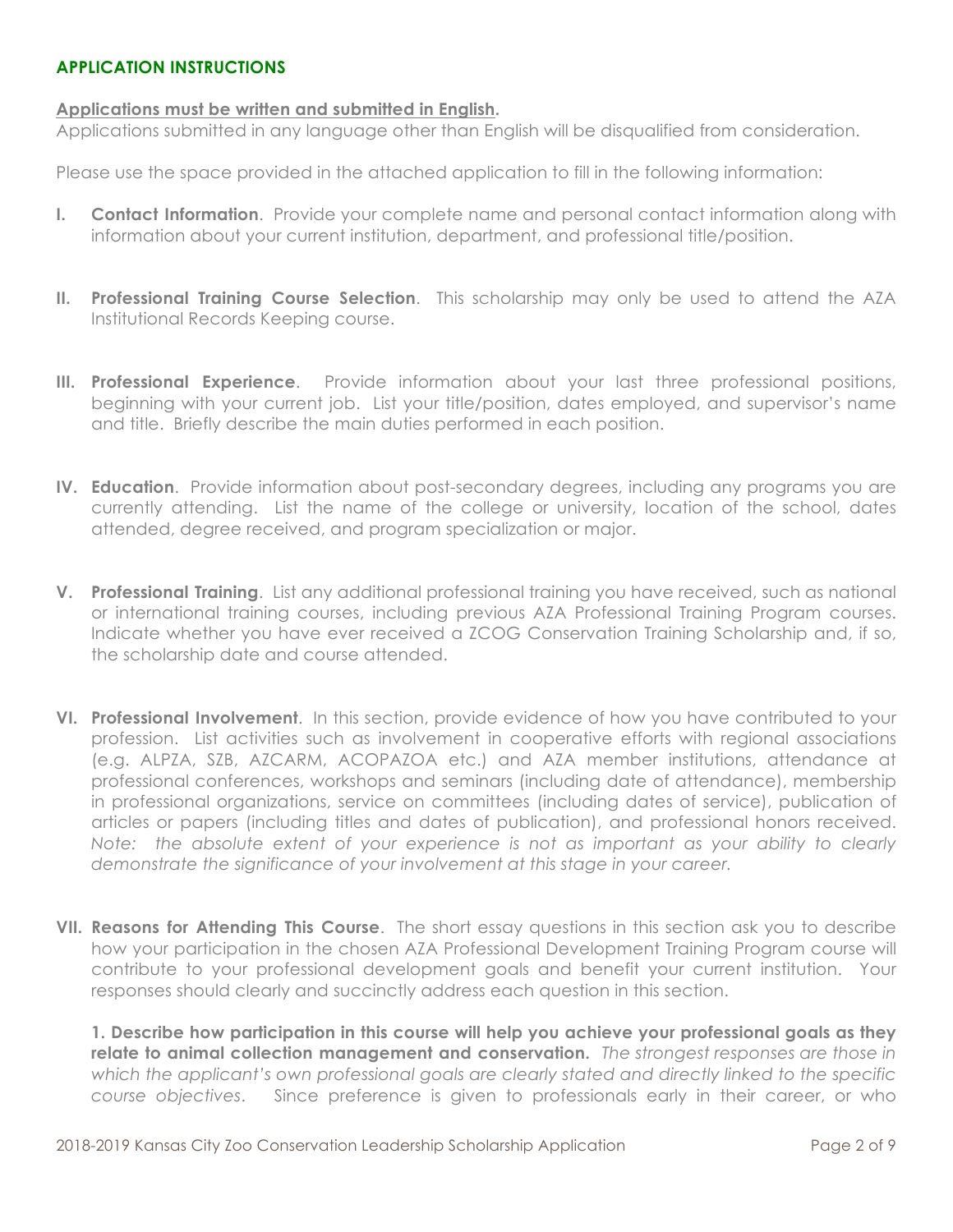otherwise lack access to training opportunities, indicate if the course provides a unique opportunity for training. If you have had opportunities to attend other training programs, indicate how the current course will add something new to your professional development. *The strongest responses are also those that demonstrate that the training opportunity is likely to have a major impact on the applicant's professional development*.

**2. Explain how participation in this course will improve your institution's animal records keeping and management programs.** The strongest responses are those in which the applicant *clearly states how the skills gained through course participation will be applied to his or her institution's programs*, and also those that demonstrate that the *training opportunity is likely to have a major impact on the applicant's institutional programing*.

**3. Describe a recent experience or accomplishment that demonstrates your commitment to zoobased conservation**. Provide a clear example of a recent experience or accomplishment and describe how that experience demonstrates your commitment to conservation.

- **VIII. Letters of Recommendation**. List the names, institutions, titles, and contact information for both individuals writing your letters of recommendation.
- **IX. Signature**. Make sure that you sign and date the application before submission!

# **QUESTIONS**

Contact Zoo Conservation Outreach Group (ZCOG) at scholarships@zcog.org.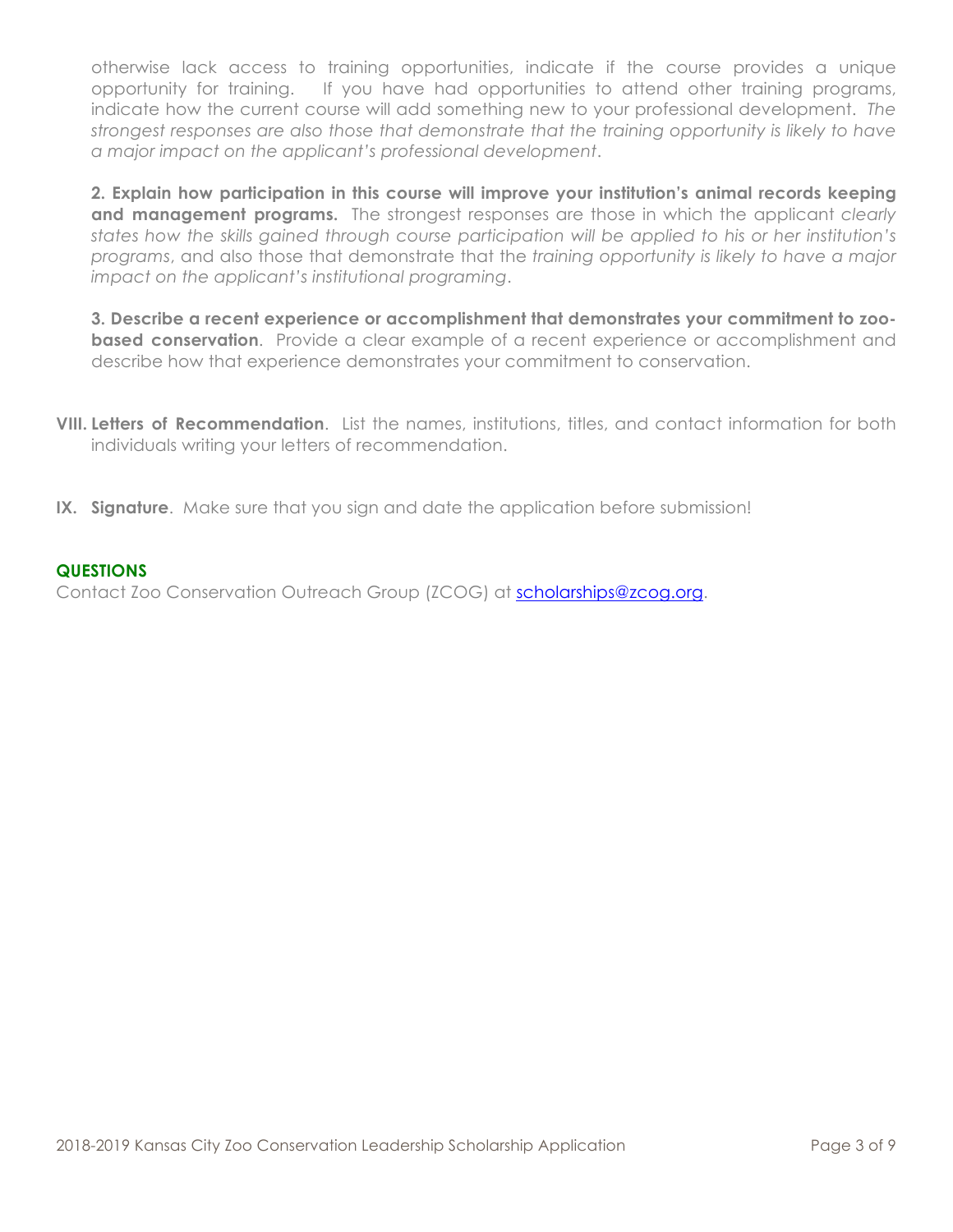# **Zoo Conservation Outreach Group**



# **CONSERVATION TRAINING SCHOLARSHIP PROGRAM: APPLICATION**

# **I. CONTACT INFORMATION**

# **II. EDUCATION**

**(Begin with most current)**

| $\begin{minipage}{.4\linewidth} \textbf{School:} \end{minipage} \vspace{-0.5em} \begin{minipage}{.45\linewidth} \textbf{School:} \end{minipage} \vspace{-0.5em} \begin{minipage}{.45\linewidth} \textbf{0} & \textbf{0} & \textbf{0} & \textbf{0} & \textbf{0} & \textbf{0} & \textbf{0} & \textbf{0} & \textbf{0} & \textbf{0} & \textbf{0} & \textbf{0} & \textbf{0} & \textbf{0} & \textbf{0} & \textbf{0} & \textbf{0} & \textbf{0} & \textbf{0} & \text$ |
|---------------------------------------------------------------------------------------------------------------------------------------------------------------------------------------------------------------------------------------------------------------------------------------------------------------------------------------------------------------------------------------------------------------------------------------------------------------|
|                                                                                                                                                                                                                                                                                                                                                                                                                                                               |
| Dates Attended (MM/YYYY): __________- - __________                                                                                                                                                                                                                                                                                                                                                                                                            |
|                                                                                                                                                                                                                                                                                                                                                                                                                                                               |
|                                                                                                                                                                                                                                                                                                                                                                                                                                                               |
|                                                                                                                                                                                                                                                                                                                                                                                                                                                               |
| $\begin{minipage}{.4\linewidth} \textbf{School:} \end{minipage} \vspace{-0.5em} \begin{minipage}{.45\linewidth} \textbf{School:} \end{minipage} \vspace{-0.5em} \begin{minipage}{.45\linewidth} \textbf{0} & \textbf{0} & \textbf{0} & \textbf{0} & \textbf{0} & \textbf{0} & \textbf{0} & \textbf{0} & \textbf{0} & \textbf{0} & \textbf{0} & \textbf{0} & \textbf{0} & \textbf{0} & \textbf{0} & \textbf{0} & \textbf{0} & \textbf{0} & \textbf{0} & \text$ |
|                                                                                                                                                                                                                                                                                                                                                                                                                                                               |
| Dates Attended (MM/YYYY): ___________- - __________                                                                                                                                                                                                                                                                                                                                                                                                           |
|                                                                                                                                                                                                                                                                                                                                                                                                                                                               |
|                                                                                                                                                                                                                                                                                                                                                                                                                                                               |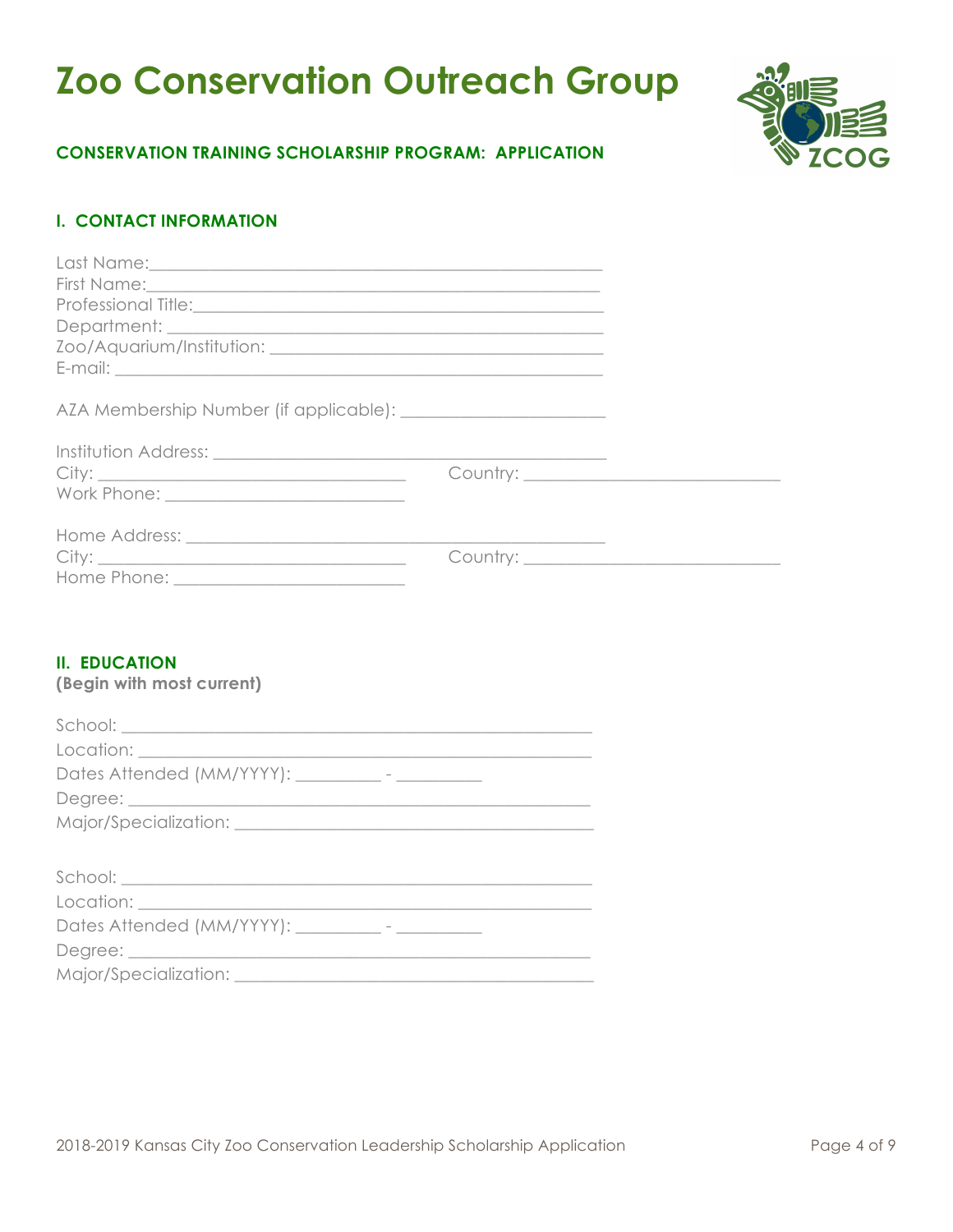# **III. PROFESSIONAL EXPERIENCE**

**(Begin with most current)**

| Current Title:                                   |
|--------------------------------------------------|
| Dates Employed (MM/YYYY): __<br>$\hspace{0.5cm}$ |
| Name of your immediate supervisor:               |
| Supervisor's Title:                              |
|                                                  |

Briefly describe the main duties of your present position (500 character maximum):

Former Title: \_\_\_\_\_\_\_\_\_\_\_\_\_\_\_\_\_\_\_\_\_\_\_\_\_\_\_\_\_\_\_\_\_\_\_\_\_\_\_\_\_\_\_\_\_\_\_\_\_\_\_\_\_\_\_\_\_\_\_\_\_\_\_\_\_\_

 $Institution:$   $\blacksquare$ 

Dates Employed (MM/YYYY): \_\_\_\_\_\_\_\_\_ - \_\_\_\_\_\_\_\_\_\_\_

Briefly describe the main duties of your present position (500 character maximum):

Former Title: \_\_\_\_\_\_\_\_\_\_\_\_\_\_\_\_\_\_\_\_\_\_\_\_\_\_\_\_\_\_\_\_\_\_\_\_\_\_\_\_\_\_\_\_\_\_\_\_\_\_\_\_\_\_\_\_\_\_\_\_\_\_\_\_\_\_\_

Institution: \_\_\_\_\_\_\_\_\_\_\_\_\_\_\_\_\_\_\_\_\_\_\_\_\_\_\_\_\_\_\_\_\_\_\_\_\_\_\_\_\_\_\_\_\_\_\_\_\_\_\_\_\_\_\_\_\_\_\_\_\_\_\_\_\_\_\_\_\_

Dates at Institution (MM/YYYY): \_\_\_\_\_\_\_\_\_\_ - \_\_\_\_\_\_\_\_\_\_

Briefly describe the main duties of your present position (500 character maximum):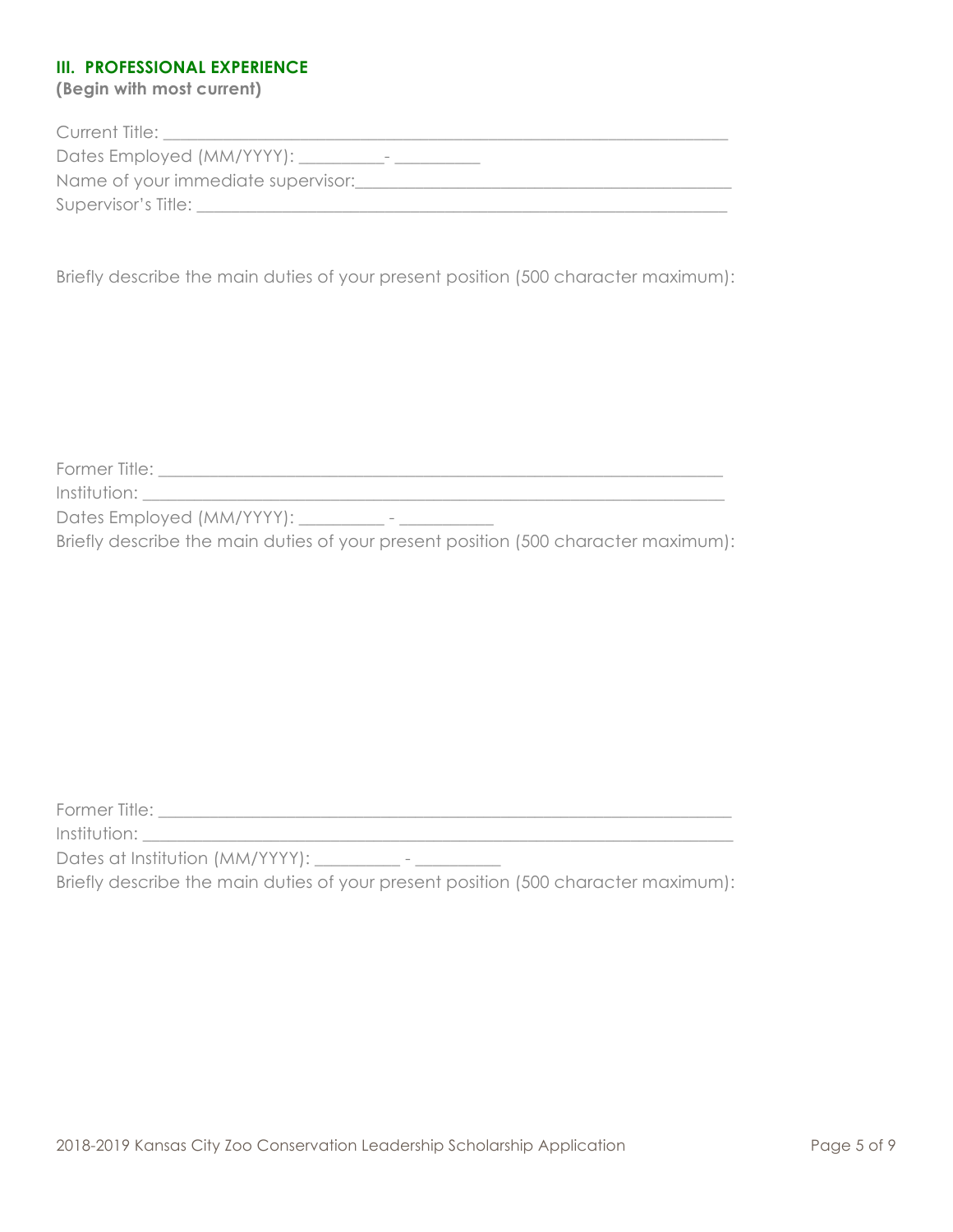# **IV. PROFESSIONAL TRAINING COURSE SELECTION**

The scholarship is a two-year award that allows the recipient to attend *Managing for Success: Career Development* course in year one and *Managing for Success: Organizational Development* course in year two. If you are selected for this scholarship, you will attend the *Managing for Success: Career Development* offered February 11-16, 2019 at Oglebay Resort in Wheeling, WV www.aza.org/managing-for-success-career-development

If you do not receive the scholarship and plan to take the course anyway, please note this application does not represent a reserved space in an AZA course.

# **V. PROFESSIONAL TRAINING**

1. Have you ever received a ZCOG Conservation Training Scholarship?

YES

NO

If yes, please list date of scholarship and course attended:

2. Please list all professional training courses that you have attended nationally or internationally, including AZA professional development training programs: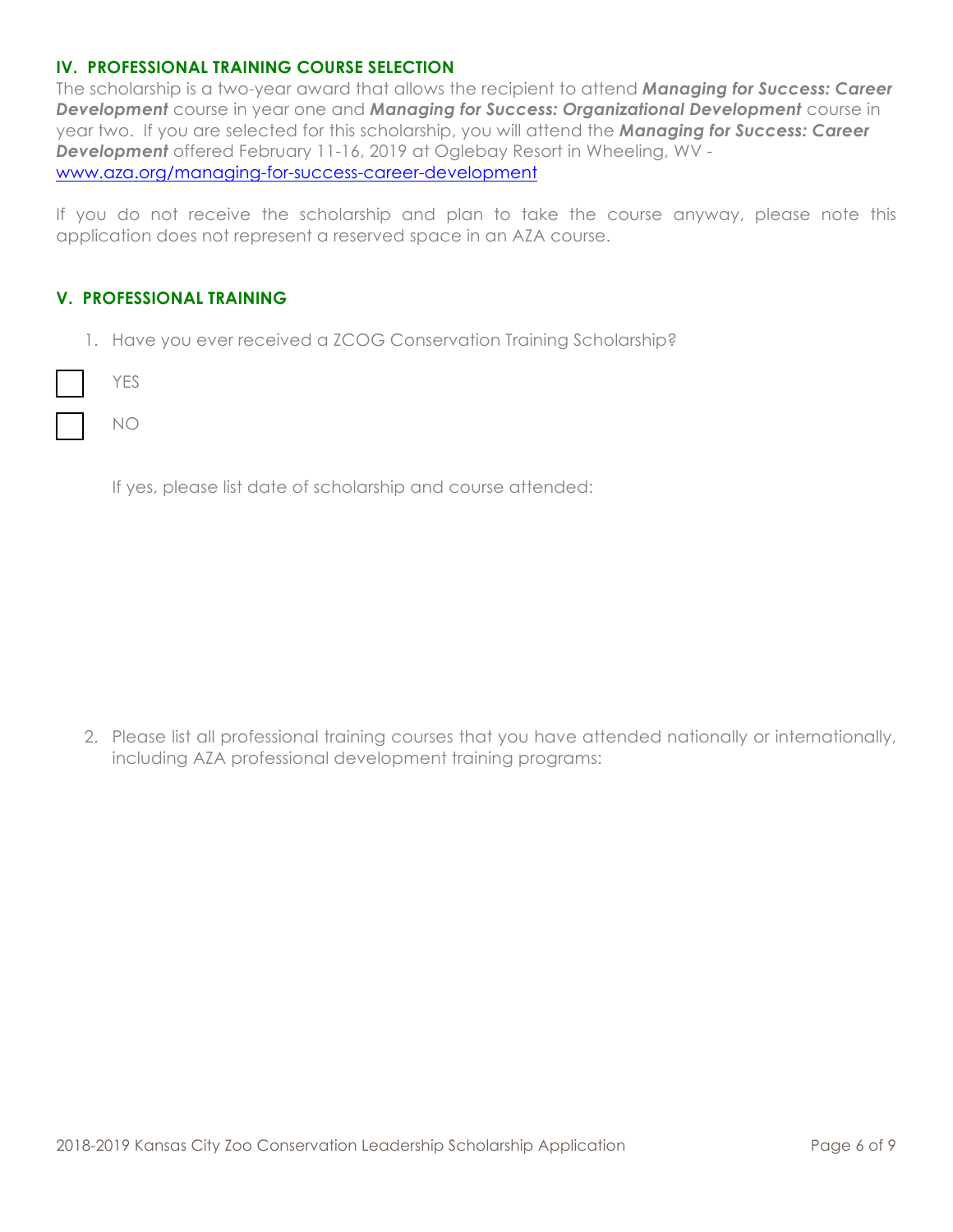# **VI. PROFESSIONAL INVOLVEMENT**

To demonstrate your professional involvement, please list the following: *Note: the absolute extent of your experience is not as important as your ability to clearly demonstrate the significance of your involvement at this stage in your career.* 

- Involvement in any cooperative animal collection and management efforts with AZA member institutions or other regional partners (e.g. ALPZA, SZB, AZCARM, ACOPAZOA etc.)
- Conferences, workshops, and seminars attended, including year of attendance
- Professional memberships or affiliations
- Committees on which you have served, including dates of service
- Professional honors you have received

• Articles or papers published, including titles and dates of publication [Maximum 1000 characters]

# **VII. REASONS FOR ATTENDING THIS COURSE**

1. Describe how participating in this AZA Professional Training program course will help you achieve **your professional goals** as they relate to animal collection management and conservation. [*Note: In this response, focus on how the program will impact your own personal/professional development and goals—there will be space in the next question to discuss impacts to your institution. Since preference will be given to professionals early in their career, or who otherwise lack access to training opportunities, please indicate if this program provides a unique opportunity for training. If you have had the opportunity to attend other training programs, indicate how the current program will add something new to your professional development*.] [Maximum 1500 characters]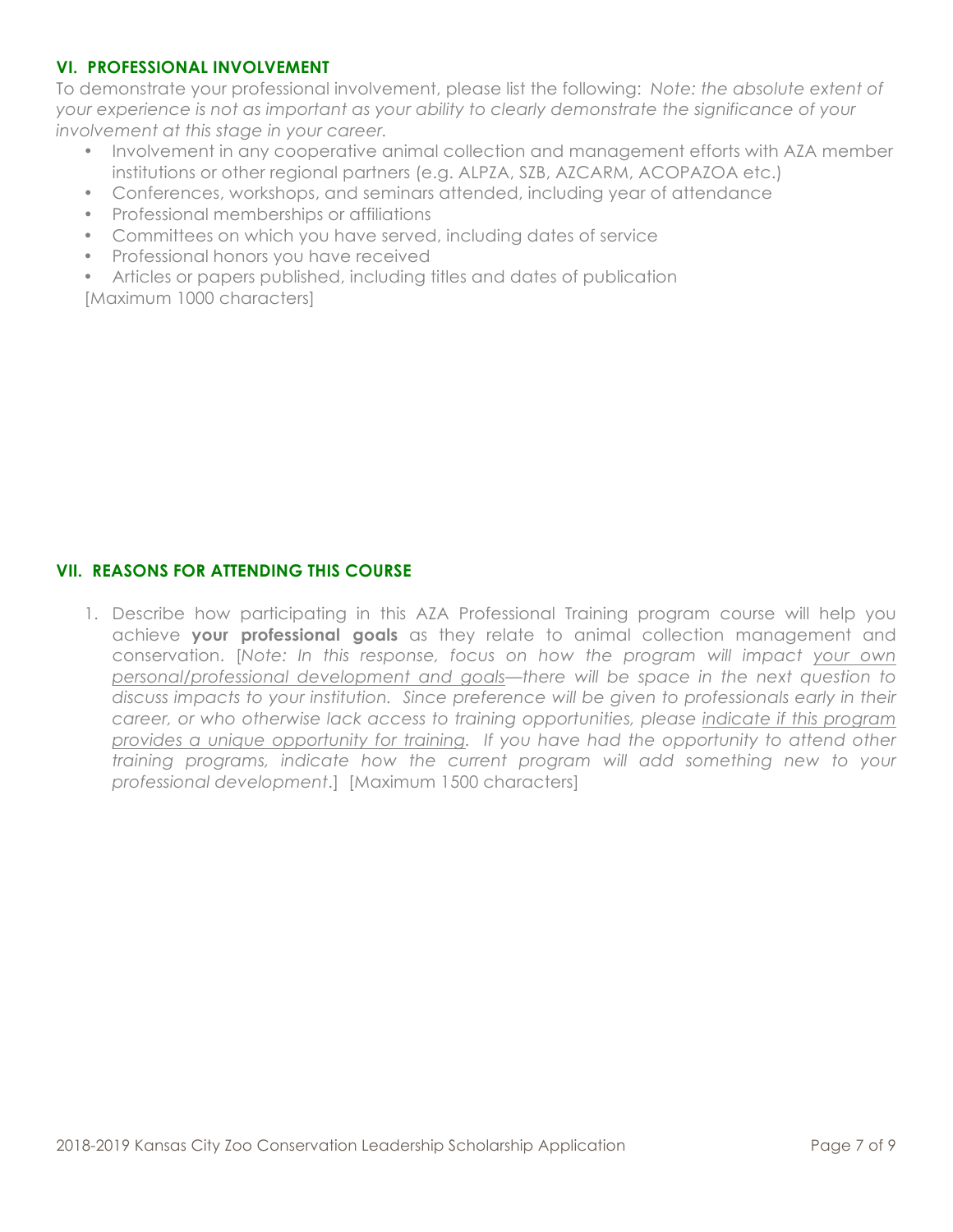2. Explain how your participation in this course will help improve **your institution's** animal husbandry, management, or conservation programs. [Maximum 1500 characters]

3. Describe a recent experience or accomplishment that demonstrates your commitment to becoming a leader in the Latin American or Caribbean zoo and aquarium community. Please indicate any relevant involvement with AZA member institutions or programs, including Taxon Advisory Groups (TAGs) or Species Survival Plans (SSPs). [Maximum 2000 characters]